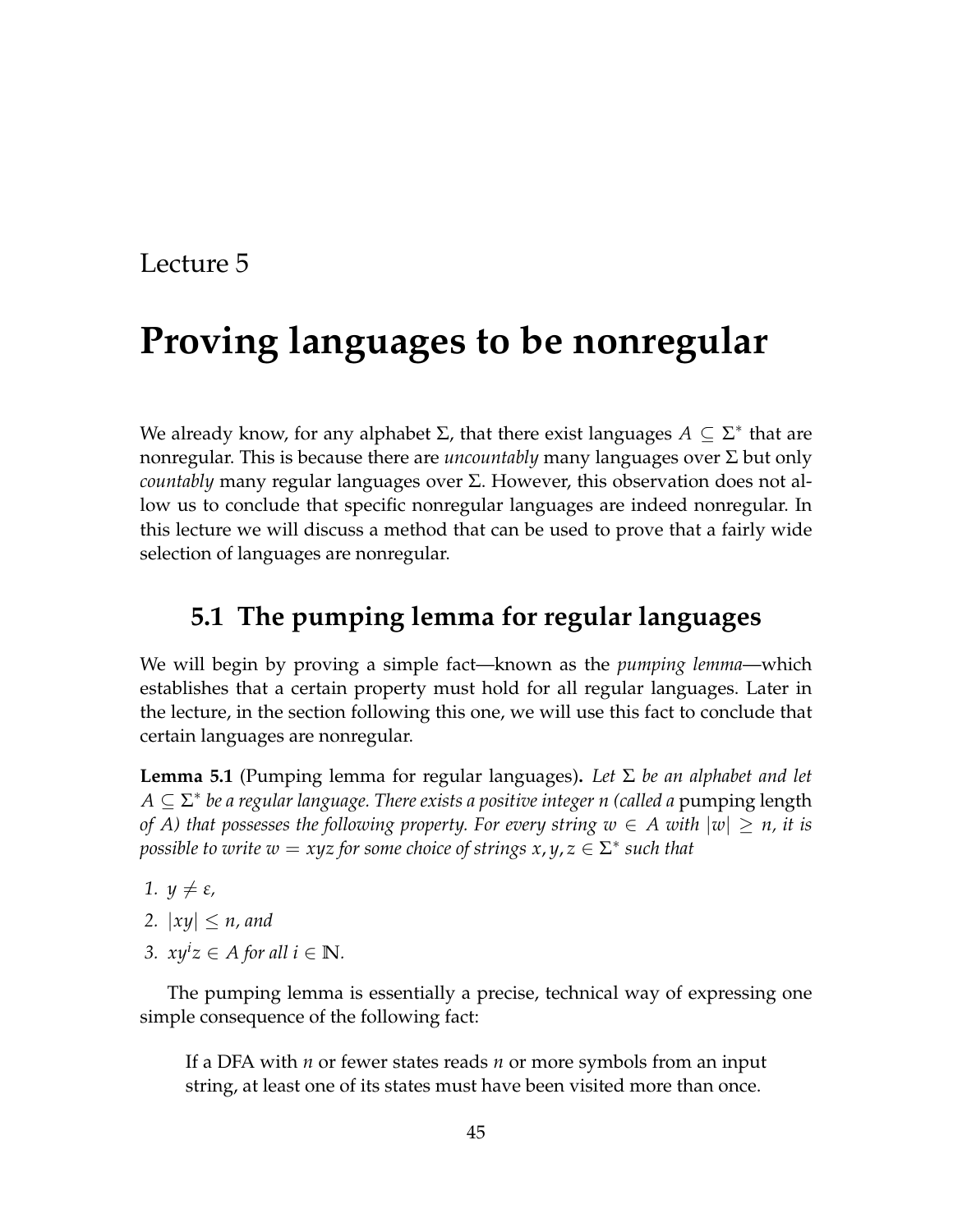This means that if a DFA with *n* states reads a particular string having length at least *n*, then there must be a substring of that input string that causes a loop, meaning that the DFA starts and ends on the same state. If the DFA accepts the original string, then by repeating that substring that caused a loop multiple times, or alternatively removing it altogether, we obtain a different string that is also accepted by the DFA. It may be helpful to try to match this intuition to the proof that follows.

*Proof of Lemma* [5.1.](#page-0-0) Let  $M = (Q, \Sigma, \delta, q_0, F)$  be a DFA that recognizes A and let  $n = |Q|$  be the number of states of *M*. We will prove that the property stated in the pumping lemma is satisfied for this choice of *n*.

Let us note first that if there is no string contained in *A* that has length *n* or larger, then there is nothing more we need to do: the property stated in the lemma is trivially satisfied in this case. We may therefore move on to the case in which *A* does contain at least one string having length at least *n*. In particular, suppose that *w* ∈ *A* is a string such that  $|w|$  ≥ *n*. We may write

$$
w = a_1 \cdots a_m \tag{5.1}
$$

for  $m = |w|$  and  $a_1, \ldots, a_m \in \Sigma$ . Because  $w \in A$  it must be the case that M accepts  $w$ , and therefore there exist states

$$
r_0, r_1, \ldots, r_m \in Q \tag{5.2}
$$

such that  $r_0 = q_0$ ,  $r_m \in F$ , and

$$
r_{k+1} = \delta(r_k, a_{k+1})
$$
\n(5.3)

for every  $k \in \{0, ..., m - 1\}$ .

Now, the sequence  $r_0, r_1, \ldots, r_n$  has  $n+1$  members, but there are only *n* different elements in *Q*, so at least one of the states of *Q* must appear more than once in this sequence.<sup>[1](#page-1-0)</sup> Thus, there must exist indices  $s, t \in \{0, \ldots, n\}$  satisfying  $s < t$  such that  $r_s = r_t$ .

Next, define strings  $x, y, z \in \Sigma^*$  as follows:

$$
x = a_1 \cdots a_s, \qquad y = a_{s+1} \cdots a_t, \qquad z = a_{t+1} \cdots a_m. \tag{5.4}
$$

It is the case that  $w = xyz$  for this choice of strings, so to complete the proof, we just need to demonstrate that these strings fulfill the three conditions that are listed in the lemma. The first two conditions are immediate: we see that *y* has length *t* − *s*, which is at least 1 because *s* < *t*, and therefore  $y \neq \varepsilon$ ; and we see that *xy* has

<span id="page-1-0"></span><sup>&</sup>lt;sup>1</sup>This is an example of the so-called *pigeon hole principle*: if  $n + 1$  pigeons fly into *n* holes, then at least one of the holes must contain two or more pigeons.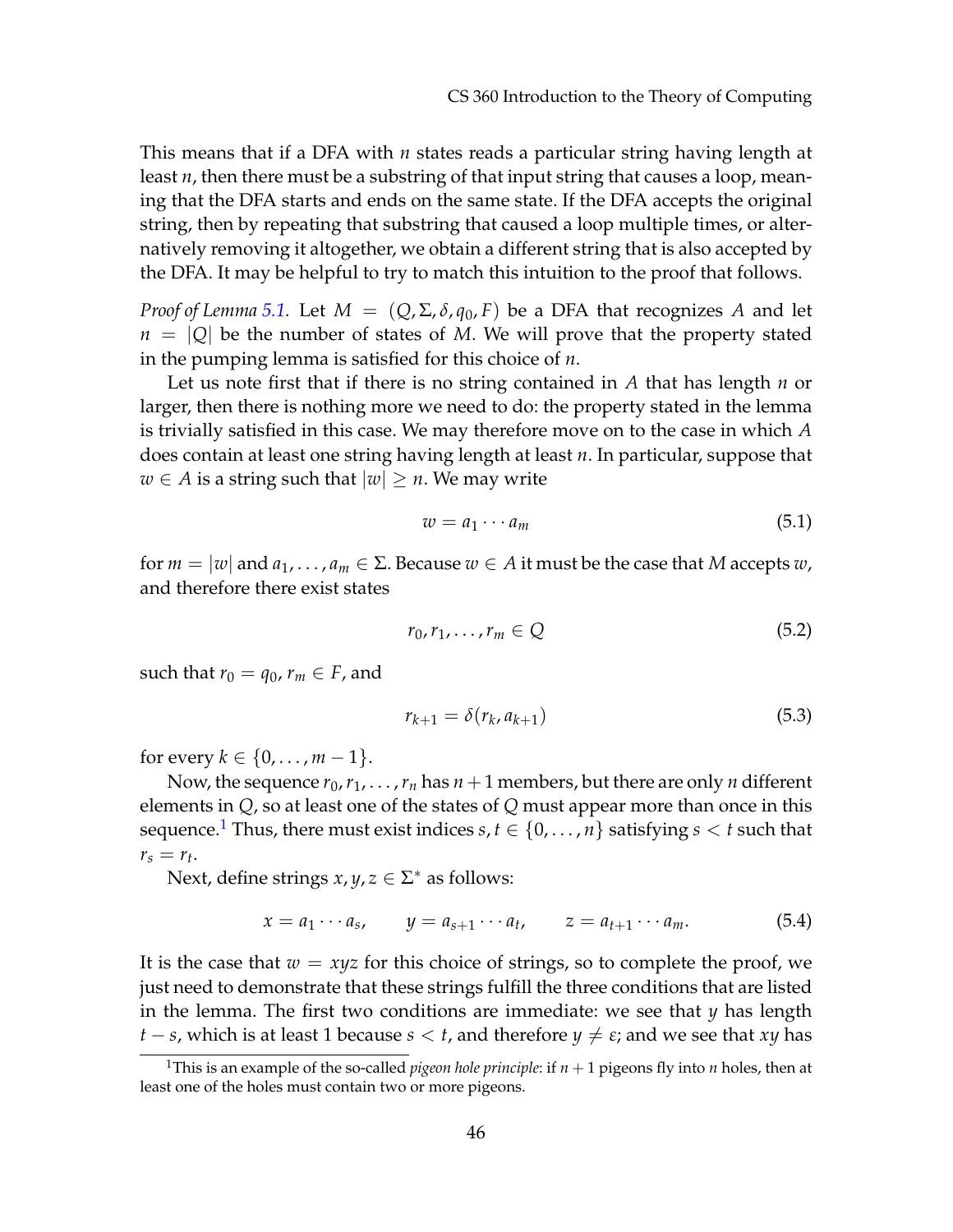Lecture 5

length *t*, which is at most *n* because *t* was chosen from the set  $\{0, \ldots, n\}$ . It remains to verify that  $xy^i z \in A$ , which is equivalent to M accepting  $xy^i z$ , for every  $i \in \mathbb{N}$ . That fact that  $xy^i z$  is accepted by  $M$  follows from the verification that the sequence of states

$$
r_0, \ldots, r_s, \underbrace{r_{s+1}, \ldots, r_t}_{\text{repeated } i \text{ times}}, r_{t+1}, \ldots, r_m
$$
\n
$$
(5.5)
$$

satisfies the definition of acceptance of the string  $xy^iz$  by the DFA M.  $\Box$ 

### **The pumping lemma for an example DFA**

If the proof of the pumping lemma, or the idea behind it, is not clear, it may be helpful to see it in action for an actual DFA and a long enough string accepted by that DFA. For instance, let us take *M* to be the DFA having the state diagram illustrated in Figure [5.1.](#page-2-0)



<span id="page-2-0"></span>

Now consider any string *w* having length at least 6 (which is the number of states of *M*) that is accepted by *M*. For instance, let us take  $w = 0110111$ . This causes *M* to move through this sequence of states:

$$
q_0 \xrightarrow{0} q_1 \xrightarrow{1} q_2 \xrightarrow{1} q_5 \xrightarrow{0} q_4 \xrightarrow{1} q_1 \xrightarrow{1} q_2 \xrightarrow{1} q_5
$$
 (5.6)

(The arrows represent the transitions and the symbols above the arrows indicate which input symbol has caused this transition.) Sure enough, there is at least one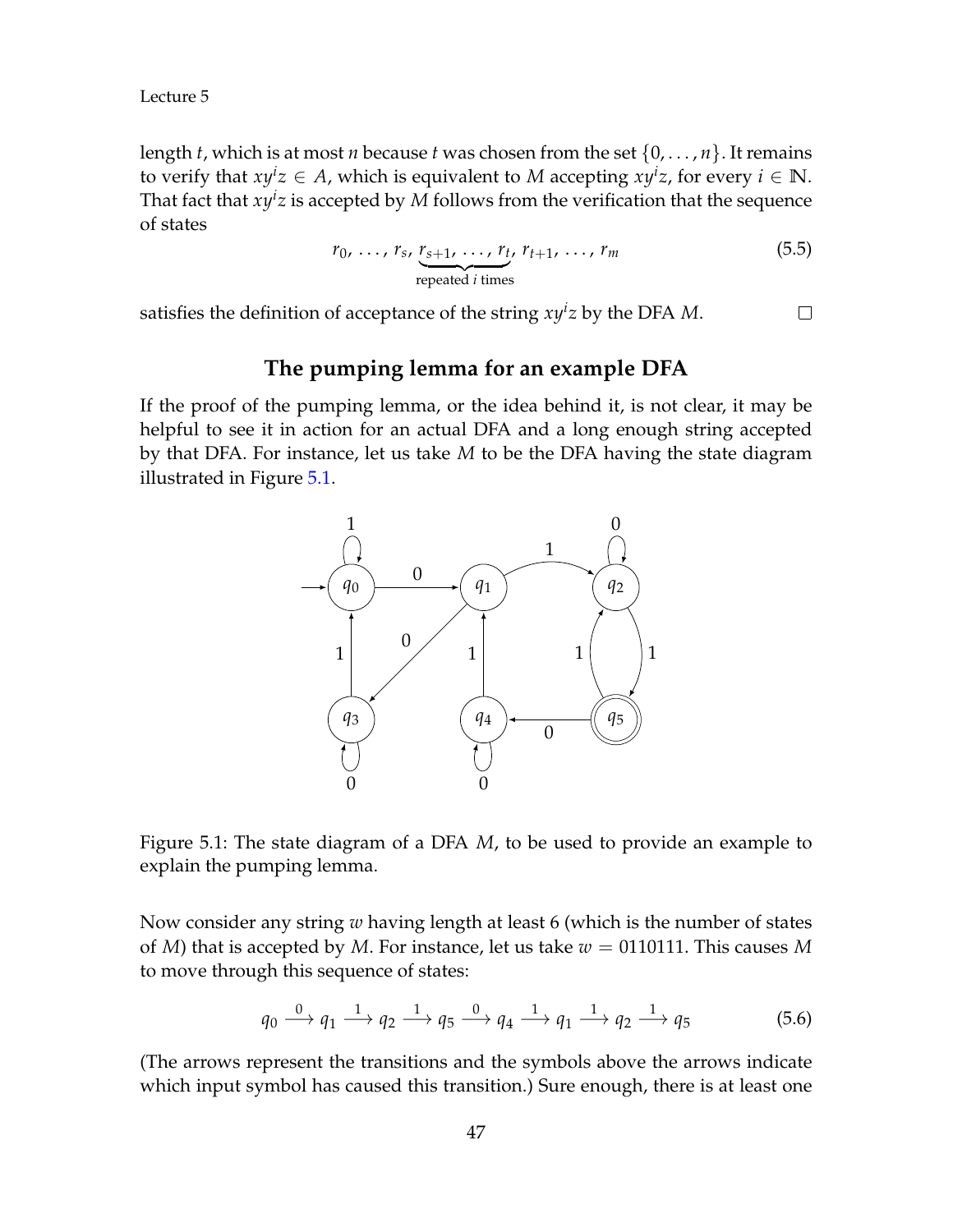state that appears multiple times in the sequence, and in this particular case there are actually three such states: *q*1, *q*2, and *q*5, each of which appear twice. Let us focus on the two appearances of the state *q*1, just because this state happens to be the one that gets revisited first. It is the substring 1101 that causes *M* to move in a loop starting and ending on the state *q*1. In the statement of the pumping lemma this corresponds to taking

$$
x = 0,
$$
  $y = 1101,$  and  $z = 11.$  (5.7)

Because the substring *y* causes *M* to move from the state  $q_1$  back to  $q_1$ , it is as if reading *y* when *M* is in the state  $q_1$  has no effect. So, given that *x* causes *M* to move from the initial state  $q_0$  to the state  $q_1$ , and *z* causes *M* to move from  $q_1$  to an accept state, we see that *M* must not only accept  $w = xyz$ , but it must also accept  $xz$ ,  $xyyz$ , *xyyyz*, and so on.

There is nothing special about the example just described; something similar always happens. Pick any DFA whatsoever, and then pick any string accepted by that DFA that has length at least the number of states of the DFA, and you will be able to find a loop like we did above. By repeating input symbols in the most natural way so that the loop is followed multiple times (or no times) you will obtain different strings accepted by the DFA. This is essentially all that the pumping lemma is saying.

# **5.2 Using the pumping lemma to prove nonregularity**

It is helpful to keep in mind that the pumping lemma is a statement about regular languages: it establishes a property that must always hold for every chosen regular language.

Although the pumping lemma is a statement about regular languages, we can use it to prove that certain languages are *not* regular using the technique of *proof by contradiction*. In particular, we take the following steps:

- 1. For *A* being the language we hope to prove is nonregular, we make the assumption that *A is* regular. Operating under the assumption that the language *A* is regular, we apply the pumping lemma to it.
- 2. Using the property that the pumping lemma establishes for *A*, we derive a contradiction. The contradiction will almost always be that we conclude that some particular string is contained in *A* that we know is actually not contained in *A*.
- 3. Having derived a contradiction, we conclude that it was our assumption that *A* is regular that led to the contradiction, and so we deduce that *A* is nonregular.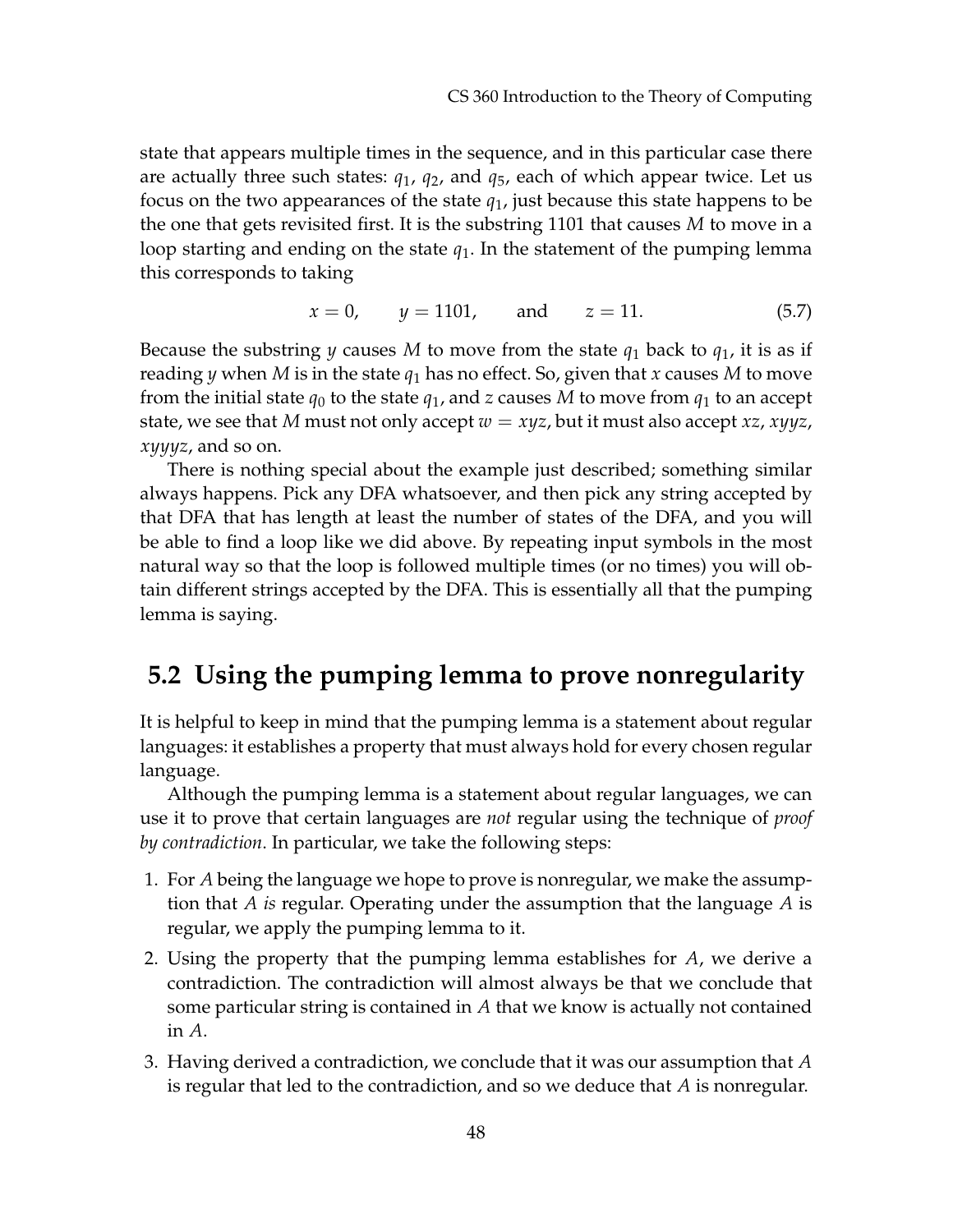Lecture 5

### **Examples of nonregularity proved through the pumping lemma**

Let us illustrate this method for a few example languages. These examples will be stated as propositions, with the proofs showing you how the argument works.

**Proposition 5.2.** Let  $\Sigma = \{0, 1\}$  be the binary alphabet and define a language over  $\Sigma$  as *follows:*

$$
\text{SAME} = \{0^m 1^m : m \in \mathbb{N}\}. \tag{5.8}
$$

*The language* SAME *is not regular.*

**Remark 5.3.** Whenever we give a language a special name like this, it is to be understood that this language is so defined for the remainder of the course (although reminders will often appear). It is a good idea to remember the languages that are given special names—they will serve well as examples. Two additional named languages will appear in this lecture.

*Proof.* Assume toward contradiction that SAME is regular. By the pumping lemma for regular languages, there must exist a pumping length *n* ≥ 1 for SAME for which the property stated by that lemma holds. We will fix such a pumping length *n* for the remainder of the proof.

Define  $w = 0^n 1^n$  (where *n* is the pumping length we just fixed). It is the case that  $w \in$  SAME and  $|w| = 2n \ge n$ , so the pumping lemma tells us that there exist strings  $x, y, z \in \Sigma^*$  so that  $w = xyz$  and the following conditions hold:

1.  $y \neq \varepsilon$ ,

- 2.  $|xy| \leq n$ , and
- 3.  $xy^{i}z \in$  SAME for all  $i \in \mathbb{N}$ .

Now, because  $xyz = 0^n1^n$  and  $|xy| \le n$ , the substring *y* cannot have any 1s in it, as the substring *xy* is not long enough to reach the 1s in *xyz*. This means that  $y = 0^k$  for some choice of  $k \in \mathbb{N}$ , and because  $y \neq \varepsilon$ , we conclude moreover that  $k \geq 1$ . We may also conclude that

$$
xy^2z = xyyz = 0^{n+k}1^n.
$$
 (5.9)

This is because  $xyyz$  is the string obtained by inserting  $y = 0<sup>k</sup>$  somewhere in the initial portion of the string  $xyz = 0^n1^n$ , before any 1s have appeared. More generally it holds that

$$
xy^{i}z = 0^{n+(i-1)k}1^{n}
$$
\n(5.10)

for each  $i \in \mathbb{N}$ . (We do not actually need this more general formula for the sake of the current proof, but in other similar cases a formula like this can be helpful.)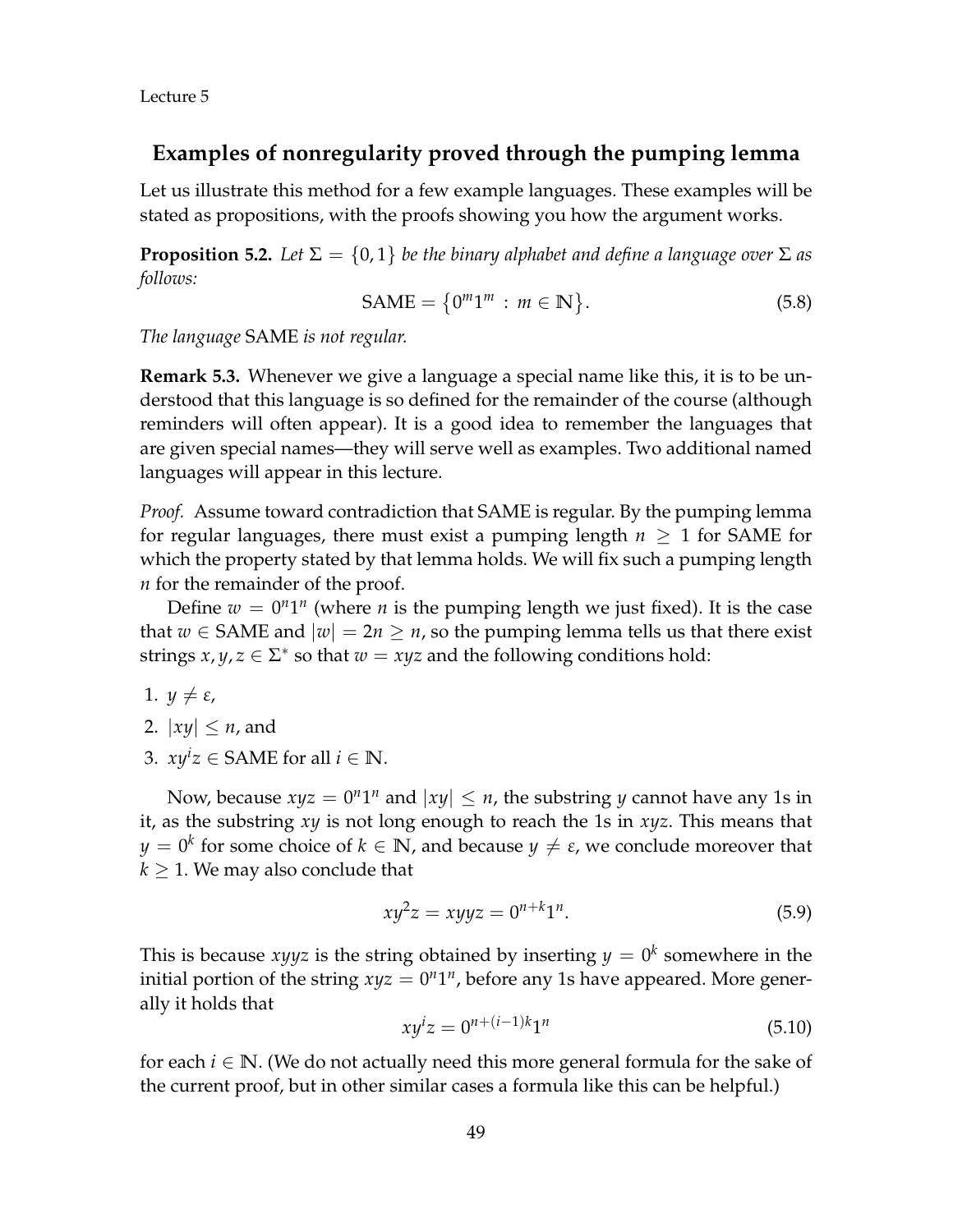However, because  $k\geq 1$ , we see that the string  $xy^2z=0^{n+k}1^n$  is *not* contained in SAME. This contradicts the third condition stated by the pumping lemma, which guarantees us that  $xy^{i}z \in$  SAME for all  $i \in \mathbb{N}$ .

Having obtained a contradiction, we conclude that our assumption that SAME is regular was wrong. The language SAME is therefore nonregular, as required.  $\Box$ 

<span id="page-5-0"></span>**Proposition 5.4.** *Let*  $\Sigma = \{0, 1\}$  *be the binary alphabet and define a language over*  $\Sigma$  *as follows:*

$$
A = \{0^m 1^r : m, r \in \mathbb{N}, m > r\}.
$$
 (5.11)

*The language A is not regular.*

*Proof.* Assume toward contradiction that *A* is regular. By the pumping lemma for regular languages, there must exist a pumping length  $n \geq 1$  for *A* for which the property stated by that lemma holds. We will fix such a pumping length *n* for the remainder of the proof.

Define  $w = 0^{n+1}1^n$ . We see that  $w \in A$  and  $|w| = 2n + 1 \ge n$ , so the pumping lemma tells us that there exist strings  $x, y, z \in \Sigma^*$  so that  $w = xyz$  and the following conditions are satisfied:

- 1.  $y \neq \varepsilon$ ,
- 2.  $|xy| < n$ , and
- 3.  $xy^{i}z \in A$  for all  $i \in \mathbb{N}$ .

Now, because  $xyz = 0^{n+1}1^n$  and  $|xy| \le n$ , it must be that  $y = 0^k$  for some choice of  $k \geq 1$ . (The reasoning here is just like in the previous proposition.) This time we have

$$
xy^{i}z = 0^{n+1+(i-1)k}1^{n}
$$
\n(5.12)

for each  $i \in \mathbb{N}$ . In particular, if we choose  $i = 0$ , then we have

$$
xy^0z = xz = 0^{n+1-k}1^n.
$$
\n(5.13)

However, because  $k\geq 1$ , and therefore  $n+1-k\leq n$ , we see that the string  $xy^0z$ is *not* contained in *A*. This contradicts the third condition stated by the pumping lemma, which guarantees us that  $xy^i z \in A$  for all  $i \in \mathbb{N}$ .

Having obtained a contradiction, we conclude that our assumption that *A* is regular was wrong. The language *A* is therefore nonregular, as required.  $\Box$ 

**Remark 5.5.** In the previous proof, it was important that we could choose  $i = 0$  to get a contradiction—no other choice of *i* would have worked.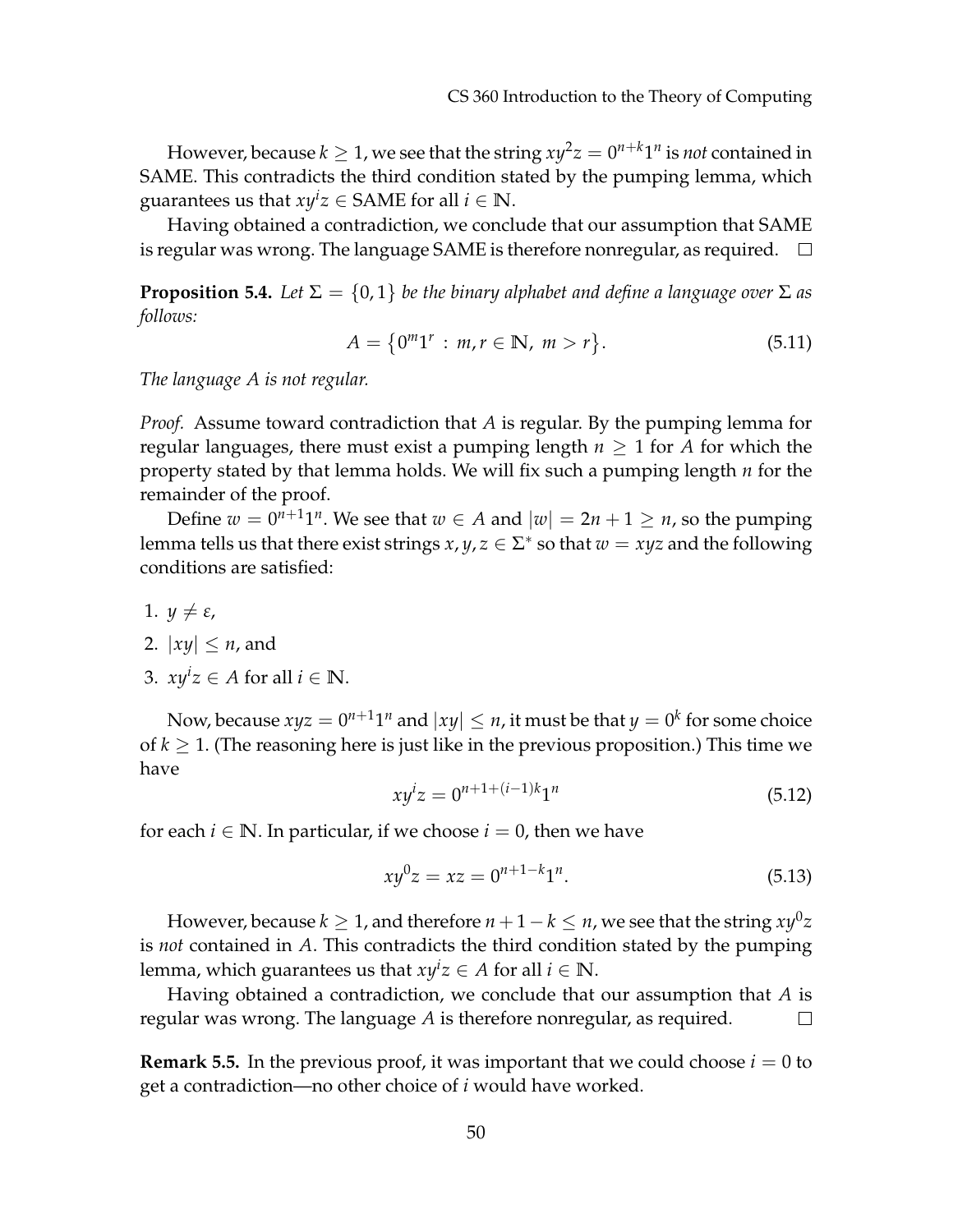**Proposition 5.6.** *Let*  $\Sigma = \{0\}$  *and define a language over*  $\Sigma$  *as follows:* 

$$
SQUARE = \left\{0^{m^2} : m \in \mathbb{N}\right\}.
$$
 (5.14)

*The language* SQUARE *is not regular.*

*Proof.* Assume toward contradiction that SQUARE is regular. By the pumping lemma for regular languages, there exists a pumping length *n* ≥ 1 for SQUARE for which the property stated by that lemma holds. We will fix such a pumping length *n* for the remainder of the proof.

Define  $w = 0^{n^2}$ . We observe that  $w \in \text{SQUARE}$  and  $|w| = n^2 \ge n$ , so the pumping lemma tells us that there exist strings  $x, y, z \in \Sigma^*$  so that  $w = xyz$  and the following conditions are satisfied:

- 1.  $y \neq \varepsilon$ ,
- 2.  $|xy| \leq n$ , and
- 3.  $xy^iz \in \text{SQUARE}$  for all  $i \in \mathbb{N}$ .

There is only one symbol in the alphabet  $\Sigma$ , so this time it is immediate that  $y = 0^k$  for some choice of  $k \in \mathbb{N}.$  Because  $y \neq \varepsilon$  and  $|y| \leq |xy| \leq n$ , it must be the case that  $1 \leq k \leq n$ , and therefore

$$
xy^{i}z = 0^{n^{2} + (i-1)k}
$$
\n(5.15)

for each  $i \in \mathbb{N}$ . In particular, if we choose  $i = 2$ , then we have

$$
xy^2z = xyyz = 0^{n^2 + k}.
$$
 (5.16)

However, because  $1 \leq k \leq n$ , it cannot be that  $n^2 + k$  is a perfect square; the number  $n^2 + k$  is larger than  $n^2$ , but the next perfect square after  $n^2$  is

$$
(n+1)^2 = n^2 + 2n + 1,\tag{5.17}
$$

which is strictly larger than  $n^2 + k$  because  $k \leq n$ . The string  $xy^2z$  is therefore *not* contained in SQUARE, which contradicts the third condition stated by the pumping lemma, which guarantees us that  $xy^iz \in \text{SQUARE}$  for all  $i \in \mathbb{N}$ .

Having obtained a contradiction, we conclude that the assumption of SQUARE being regular was wrong. The language SQUARE is therefore nonregular.  $\Box$ 

In advance of the next example, let us introduce some notation that will be useful from time to time throughout the course. For a given string *w*, the string *w* <sup>R</sup> denotes the *reverse* of the string *w*. Formally speaking, assuming *w* is a string over an alphabet  $\Sigma$ , we may define the string reversal operation inductively as follows: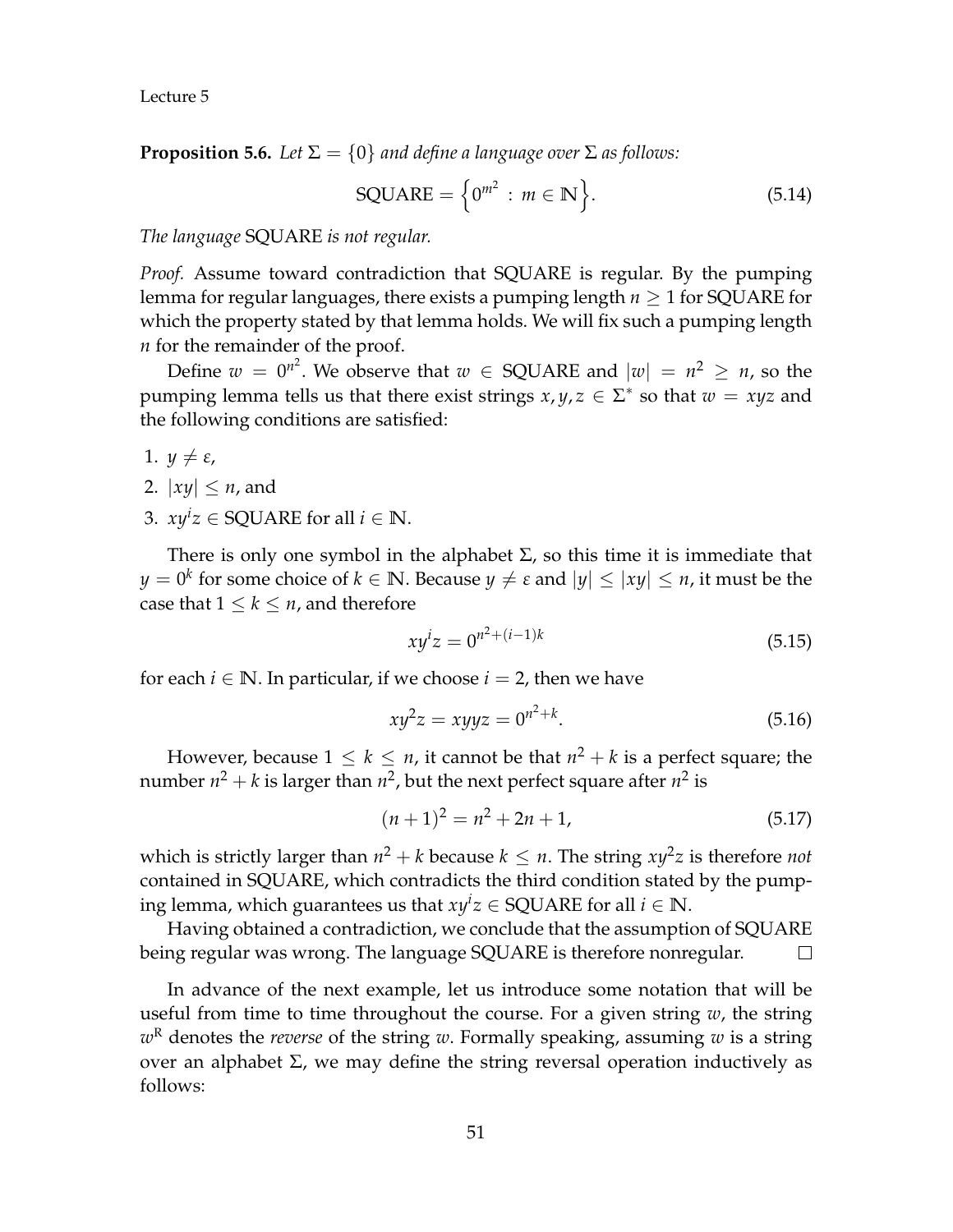- 1.  $\varepsilon^{\text{R}} = \varepsilon$ , and
- 2.  $(aw)^R = w^R a$  for every  $w \in \Sigma^*$  and  $a \in \Sigma$ .

Let us also define the language

$$
PAL = \{ w \in \Sigma^* : w = w^R \}
$$
 (5.18)

over the binary alphabet  $\Sigma = \{0, 1\}$ . This language is named PAL because it is short for *palindrome*, which (as you may know) is something that reads the same forward and backward.

#### **Proposition 5.7.** *The language* PAL *is not regular.*

*Proof.* Assume toward contradiction that PAL is regular. By the pumping lemma for regular languages, there must exist a pumping length  $n \geq 1$  for PAL for which the property stated by that lemma holds. We will fix such a pumping length *n* for the remainder of the proof.

Define  $w = 0<sup>n</sup>10<sup>n</sup>$ . We observe that  $w \in PAL$  and  $|w| = 2n + 1 \ge n$ , so the pumping lemma tells us that there exist strings  $x, y, z \in \Sigma^*$  so that  $w = xyz$  and the following conditions are satisfied:

- 1.  $y \neq \varepsilon$ ,
- 2.  $|xy| \leq n$ , and
- 3.  $xy^{i}z \in \text{PAL}$  for all  $i \in \mathbb{N}$ .

Once again*,* we may conclude that  $y=0^k$  for  $k\geq 1.$  This time it is the case that

$$
xy^{i}z = 0^{n+(i-1)k}10^{n}
$$
\n(5.19)

for each  $i \in \mathbb{N}$ . In particular, if we choose  $i = 2$ , then we have

$$
xy^2z = xyyz = 0^{n+k}10^n.
$$
 (5.20)

Because  $k \geq 1$ , this string is not equal to its own reverse, and therefore  $xy^2z$  is therefore *not* contained in PAL. This contradicts the third condition stated by the pumping lemma, which guarantees us that  $xy^iz \in \text{PAL}$  for all  $i \in \mathbb{N}$ .

Having obtained a contradiction, we conclude that our assumption that PAL is regular was wrong. The language PAL is therefore nonregular, as required.  $\Box$ 

The four propositions above should give you an idea of how the pumping lemma can be used to prove languages are nonregular. The set-up is always the same: we assume toward contradiction that a particular language is regular, and observe that the pumping lemma gives us a pumping length *n*. At that point it is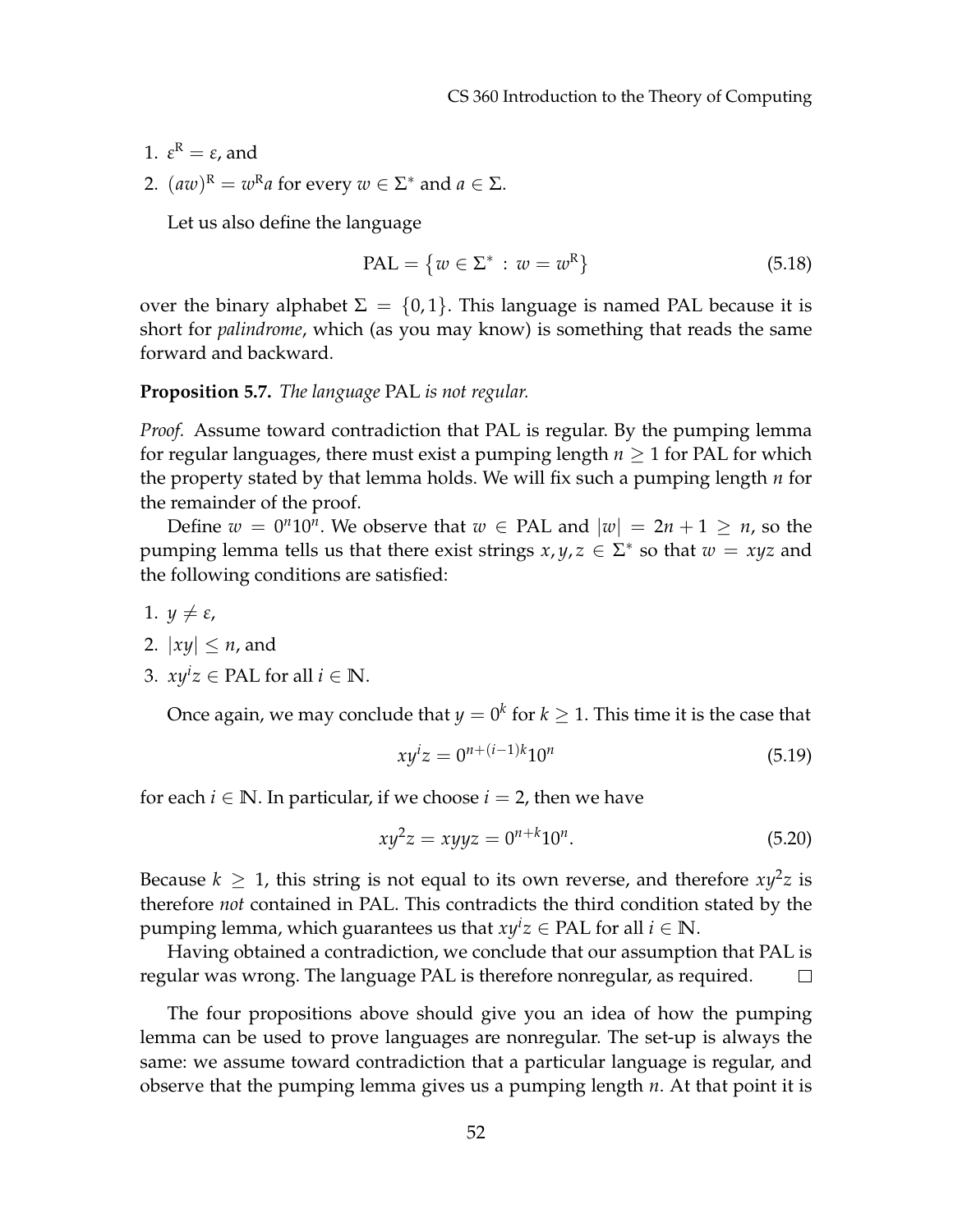time to choose the string *w*, try to use some reasoning, and derive a contradiction. It may not always be clear what string *w* to choose or how exactly to get a contradiction; these steps will depend on the language you are working with, there may be multiple good choices for *w*, and there may be some creativity and/or insight involved in getting it all to work.

If you do not know what string *w* to choose, take a guess and aim for a contradiction. If you do not succeed, you may find that you have gained some intuition on what a better choice might be. Of course, you should thoroughly be convinced by your own arguments and actively look for ways they might be going wrong; if you do not truly believe your own proof, it is not likely anyone else will believe it either.

## **5.3 Nonregularity from closure properties**

Sometimes we can prove that a particular language is nonregular by combining together closure properties for regular languages our knowledge of other languages being nonregular. Here are two examples, again stated as propositions.

**Proposition 5.8.** *Let*  $\Sigma = \{0, 1\}$  *and define a language over*  $\Sigma$  *as follows:* 

$$
B = \{ w \in \Sigma^* : w \neq w^R \}. \tag{5.21}
$$

*The language B is not regular.*

*Proof.* Assume toward contradiction that *B* is regular. The regular languages are closed under complementation, and therefore  $\overline{B}$  is regular. However,  $\overline{B}$  = PAL, which we already proved is nonregular. This is a contradiction, and therefore our assumption that *B* is regular was wrong. We conclude that *B* is nonregular, as claimed.  $\Box$ 

**Proposition 5.9.** *Let*  $\Sigma = \{0, 1\}$  *and define a language over*  $\Sigma$  *as follows:* 

$$
C = \{ w \in \Sigma^* : w \text{ has more 0s than 1s} \}. \tag{5.22}
$$

*The language C is not regular.*

*Proof.* Assume toward contradiction that *C* is regular. We know that the language  $L(0^*1^*)$  is regular because it is the language matched by a regular expression. The regular languages are closed under intersection, so  $C \cap L(0^*1^*)$  is regular. However, we have that

$$
C \cap L(0^*1^*) = A,\tag{5.23}
$$